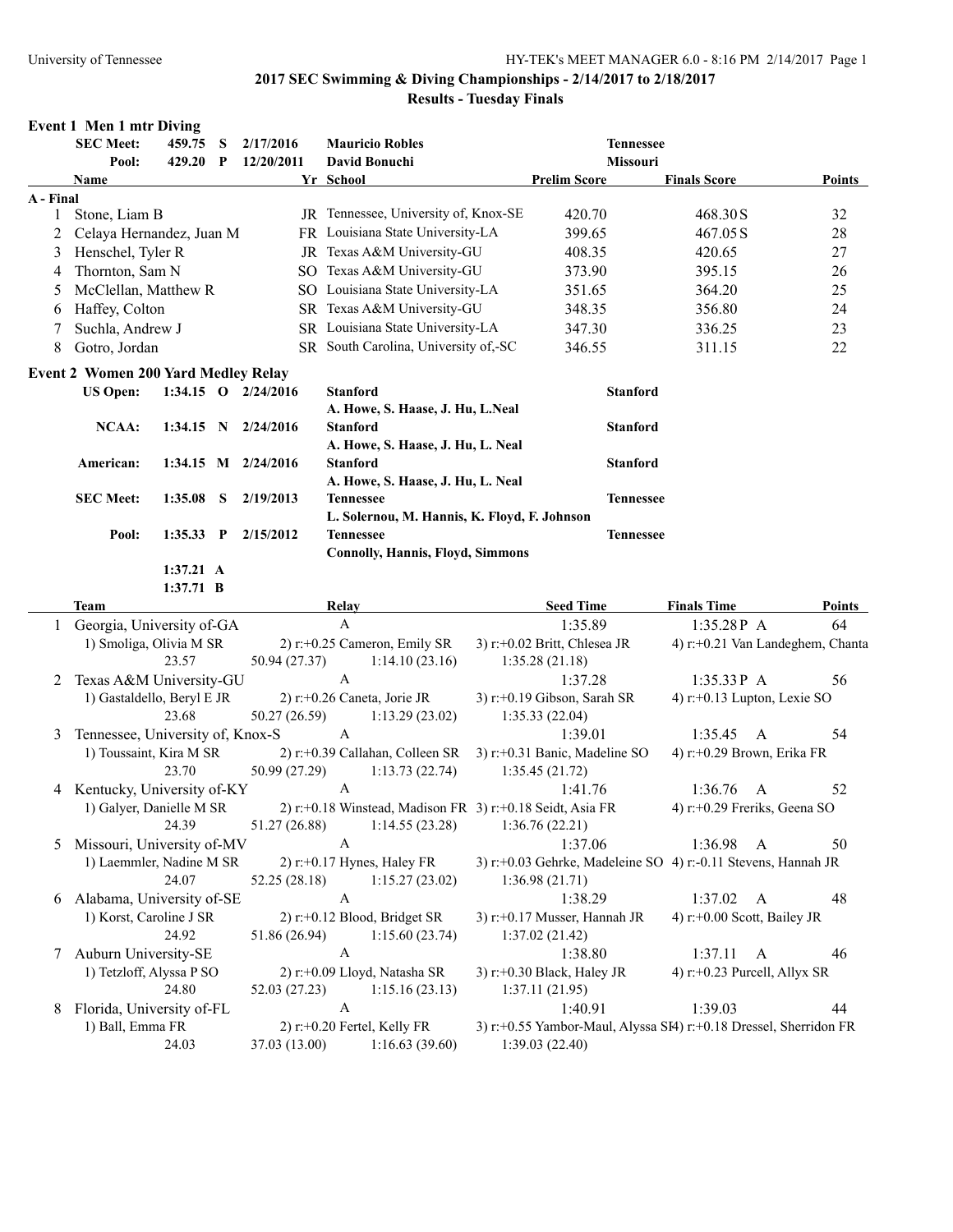**2017 SEC Swimming & Diving Championships - 2/14/2017 to 2/18/2017**

**Results - Tuesday Finals**

| (Event 2 Women 200 Yard Medley Relay) |  |  |  |
|---------------------------------------|--|--|--|
|                                       |  |  |  |

|   | <b>Team</b>                       |             |                     | Relay                 |                                          | <b>Seed Time</b>                                                                                 | <b>Finals Time</b>            | Points                               |
|---|-----------------------------------|-------------|---------------------|-----------------------|------------------------------------------|--------------------------------------------------------------------------------------------------|-------------------------------|--------------------------------------|
|   | Louisiana State University-LA     |             |                     | $\mathbf{A}$          |                                          | 1:38.54                                                                                          | <b>DQ</b>                     |                                      |
|   | 1) Zimmer, Kate M SO              |             |                     |                       | 2) r:-0.11 O'Neil, Colleen SR            | 3) r:+0.14 Kopcso, Kara SR                                                                       | 4) r:-0.05 Knight, Haylee SO  |                                      |
|   |                                   | 24.78       | 51.93(27.15)        |                       | 1:15.00(23.07)                           | DQ (21.80)                                                                                       |                               |                                      |
|   | Vanderbilt University-SE          |             |                     | $\mathbf{A}$          |                                          | 1:42.68                                                                                          | DQ                            |                                      |
|   | 1) Goldblatt, Johanna R SO        |             |                     |                       | 2) r:+0.48 Lucenti, Kara JR              | 3) r:-0.07 Sapienza, Breanna JR                                                                  | 4) r:+0.46 Moran, Kayla SR    |                                      |
|   |                                   | 25.02       | 52.74 (27.72)       |                       | 1:16.33(23.59)                           | DQ (23.30)                                                                                       |                               |                                      |
|   | Arkansas, University of, Fayet-Al |             |                     | $\mathbf{A}$          |                                          | 1:41.17                                                                                          | DQ                            |                                      |
|   | 1) Burnett, Natalie K SR          |             |                     |                       |                                          | 2) r:+0.14 Strathman, Madison SO 3) r:+0.11 Weekley, Olivia JR                                   |                               | 4) r:-0.09 Michailoff-Russell, Kiera |
|   |                                   | 25.79       | 53.98 (28.19)       |                       | 1:17.40(23.42)                           | DQ (22.92)                                                                                       |                               |                                      |
|   | South Carolina, University of,-SC |             |                     | $\boldsymbol{A}$      |                                          | 1:41.84                                                                                          | DQ                            |                                      |
|   | 1) Cornell, Emily B FR            |             |                     |                       | 2) r:-0.15 Dirrane, Kersten JR           | 3) r:+0.20 Branaman, Mairyn JR 4) r:-0.07 Lappin, Christina FR                                   |                               |                                      |
|   |                                   | 25.39       | 52.53(27.14)        |                       | 1:16.77(24.24)                           | DQ (22.29)                                                                                       |                               |                                      |
|   |                                   |             |                     |                       |                                          |                                                                                                  |                               |                                      |
|   | Event 3 Men 200 Yard Medley Relay |             |                     |                       |                                          |                                                                                                  |                               |                                      |
|   | <b>US Open:</b>                   |             | 1:22.27 O 3/29/2013 | Michigan              |                                          | Michigan                                                                                         |                               |                                      |
|   |                                   |             |                     |                       | M. Ortiz, B. Ortiz, S. Fletcher, Z. Turk |                                                                                                  |                               |                                      |
|   | NCAA:                             | 1:22.27 N   | 3/29/2013           | Michigan              |                                          | Michigan                                                                                         |                               |                                      |
|   |                                   |             |                     |                       | M. Ortiz, B. Ortiz, S. Fletcher, Z. Turk |                                                                                                  |                               |                                      |
|   | American:                         |             | 1:22.40 M 3/27/2015 |                       | California                               | California                                                                                       |                               |                                      |
|   |                                   |             |                     |                       |                                          | R. Murphy, C. Katis, J. Lynch, T. Messerschmidt                                                  |                               |                                      |
|   | <b>SEC Meet:</b>                  | $1:23.69$ S | 2009                |                       | Auburn & Florida                         | AU & FL                                                                                          |                               |                                      |
|   | Pool:                             | $1:23.02$ P | 12/6/2013           |                       | <b>Mecklenburg Aquatic</b>               | MAC-NC                                                                                           |                               |                                      |
|   |                                   |             |                     |                       | Thoman, Knight, Phillips, Jones          |                                                                                                  |                               |                                      |
|   |                                   | 1:25.05 A   |                     |                       |                                          |                                                                                                  |                               |                                      |
|   |                                   | 1:25.86 B   |                     |                       |                                          | <b>Seed Time</b>                                                                                 |                               | Points                               |
|   | Team                              |             |                     | Relay<br>$\mathbf{A}$ |                                          | 1:25.83                                                                                          | <b>Finals Time</b>            |                                      |
|   | 1 Florida, University of-FL       |             |                     |                       |                                          |                                                                                                  | $1:23.44S$ A                  | 64                                   |
|   | 1) Blyzinskyj, Jack A SR          |             |                     |                       | 2) r:+0.25 Bray, Chandler FR             | 3) r:+0.00 Switkowski, Jan JR                                                                    | 4) r:+0.21 Dressel, Caeleb JR |                                      |
|   |                                   | 21.52       | 45.41 (23.89)       | $\mathbf{A}$          | 1:05.54(20.13)                           | 1:23.44 (17.90)                                                                                  |                               |                                      |
| 2 | Alabama, University of-SE         |             |                     |                       |                                          | 1:24.52                                                                                          | 1:23.52S A                    | 56                                   |
|   | 1) Oslin, Connor J SR             |             |                     |                       | 2) r:+0.08 Romanov, Pavel SR             | 3) r:+0.09 Kaliszak, Luke JR                                                                     | 4) r:+0.70 Waddell, Zane FR   |                                      |
|   |                                   | 21.01       | 44.75 (23.74)       |                       | 1:04.93(20.18)                           | 1:23.52 (18.59)                                                                                  |                               |                                      |
| 3 | Texas A&M University-GU           |             |                     | $\mathbf{A}$          |                                          | 1:25.13                                                                                          | 1:23.91                       | 54<br>$\mathbf{A}$                   |
|   | 1) Bonetti, Brock W JR            |             |                     |                       |                                          | 2) r:+0.20 Castillo Luna, Mauro JR3) r:+0.57 Ayar, Turker SR                                     | 4) r:+0.40 Bolleter, Cory SR  |                                      |
|   |                                   | 21.11       | 44.71 (23.60)       |                       | 1:05.29(20.58)                           | 1:23.91(18.62)                                                                                   |                               |                                      |
| 4 | Tennessee, University of, Knox-S  |             |                     | $\boldsymbol{A}$      |                                          | 1:25.64                                                                                          | 1:24.08                       | 52<br>A                              |
|   | 1) Verhage, Braga G FR            |             |                     |                       | $2)$ r:+0.22 Stevens, Peter JR           | 3) r:+0.35 Coetzee, Ryan JR                                                                      |                               | 4) r:+0.61 Decoursey, Kyle SO        |
|   |                                   | 21.92       | 44.97 (23.05)       |                       | 1:05.45(20.48)                           | 1:24.08(18.63)                                                                                   |                               |                                      |
| 5 | Missouri, University of-MV        |             |                     | A                     |                                          | 1:24.42                                                                                          | 1:24.11 A                     | 50                                   |
|   | 1) Hein, Daniel W FR              |             |                     |                       |                                          | 2) r:+0.27 Schwingenschloegl, Fab3) r:-0.21 Sansoucie, Andrew SR 4) r:+0.23 Chadwick, Michael SR |                               |                                      |
|   |                                   | 21.54       | 44.78 (23.24)       |                       | 1:05.24(20.46)                           | 1:24.11(18.87)                                                                                   |                               |                                      |
| 6 | Auburn University-SE              |             |                     | $\mathbf{A}$          |                                          | 1:25.88                                                                                          | 1:24.19<br>$\mathbf{A}$       | 48                                   |
|   | 1) Darmody, Kyle J SR             |             |                     |                       |                                          | 2) r:+0.31 Duderstadt, Michael SR 3) r:+0.18 Patching, Joe SR                                    | 4) r:+0.32 Holoda, Peter JR   |                                      |
|   |                                   | 21.38       | 44.95 (23.57)       |                       | 1:05.35(20.40)                           | 1:24.19(18.84)                                                                                   |                               |                                      |
| 7 | South Carolina, University of,-SC |             |                     | A                     |                                          | 1:29.22                                                                                          | 1:25.18                       | B<br>46                              |
|   | 1) Tosh, Caleb J JR               |             |                     |                       | 2) r:+0.13 Wich-Glasen, Nils JR          | 3) r:+0.25 Boland, Jonathan SR                                                                   |                               | 4) r:+0.07 McCrillis, Patrick JR     |
|   |                                   | 21.90       | 45.09 (23.19)       |                       | 1:05.40(20.31)                           | 1:25.18(19.78)                                                                                   |                               |                                      |
| 8 | Kentucky, University of-KY        |             |                     | $\mathbf{A}$          |                                          | 1:28.33                                                                                          | 1:25.78                       | 44<br>B                              |
|   | 1) Thaning, Walker N JR           |             |                     |                       | 2) r:NRT Amdor, Wyatt FR                 | 3) r:NRT Dingess, David SO                                                                       | 4) r:NRT Garcia, Cobe SO      |                                      |
|   |                                   | 22.09       | 46.17 (24.08)       |                       | 1:06.70(20.53)                           | 1:25.78 (19.08)                                                                                  |                               |                                      |
| 9 | Georgia, University of-GA         |             |                     | $\mathbf{A}$          |                                          | 1:27.17                                                                                          | 1:25.79<br>$\overline{B}$     | 40                                   |
|   | 1) Dale, Taylor L SR              |             |                     |                       | 2) r:+0.22 Kalisz, Chase SR              | 3) r:+0.07 Clark, Pace SR                                                                        |                               | 4) $r$ : +0.22 Acevedo, Javier FR    |
|   |                                   | 21.59       | 45.71 (24.12)       |                       | 1:06.26(20.55)                           | 1:25.79 (19.53)                                                                                  |                               |                                      |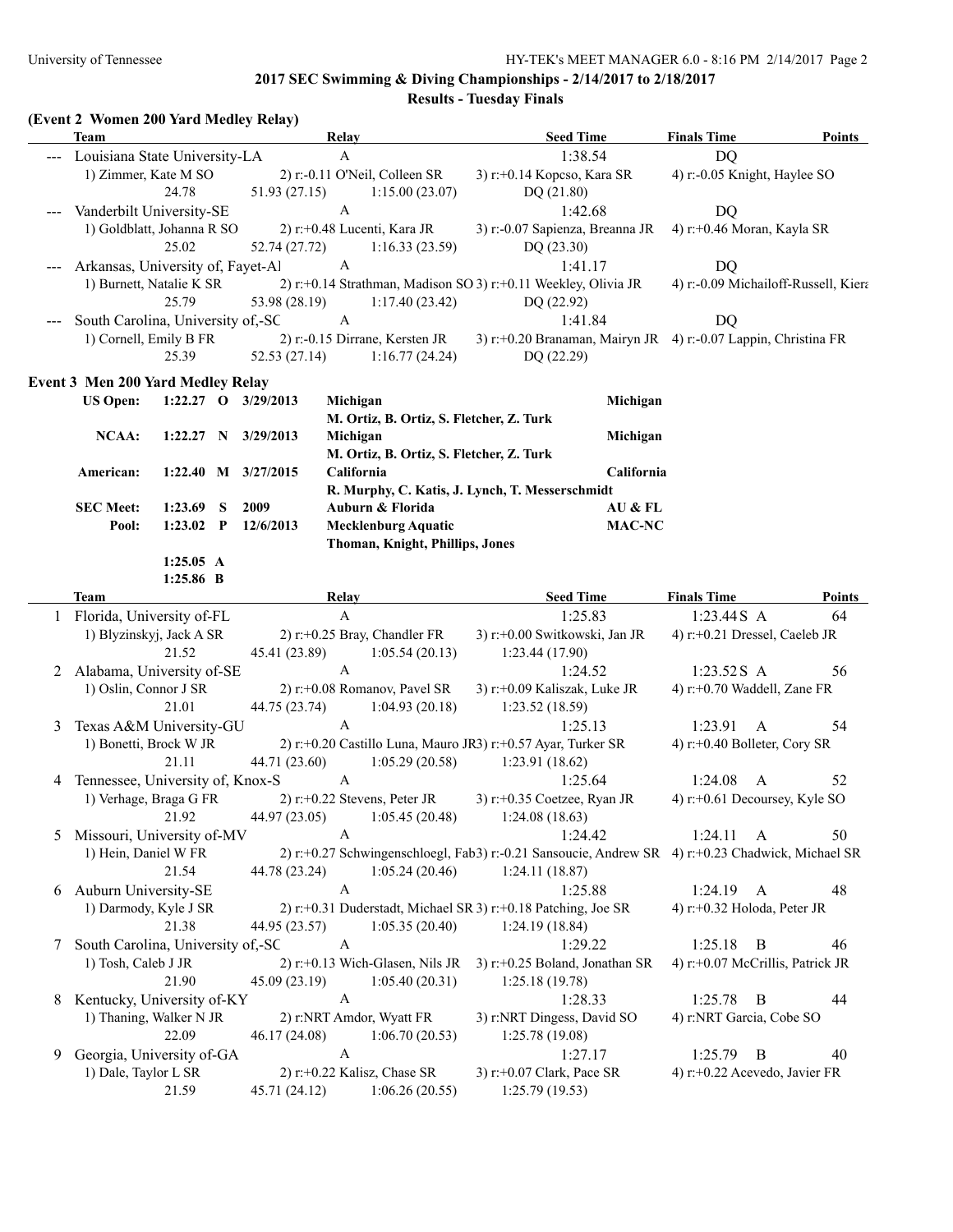### **2017 SEC Swimming & Diving Championships - 2/14/2017 to 2/18/2017 Results - Tuesday Finals**

**Team Relay Seed Time Finals Time Points**

## **(Event 3 Men 200 Yard Medley Relay)**

| $2)$ r:+0.27 Dejean, Silas SR<br>3) r:+0.12 McCaffrey, Devin SR<br>4) r:+0.66 Luht, Karl FR<br>1) Rysemus, Logan E SR<br>21.51<br>45.00 (23.49)<br>1:26.30(20.19)<br>1:06.11(21.11)<br><b>Event 4 Women 3 mtr Diving</b><br><b>SEC Meet:</b><br>Georgia<br>413.75<br>S<br>2/20/2014<br>Laura Ryan<br>S. Carolina<br>2/16/2012<br><b>Courtney Fornucci</b><br>Pool:<br>392.40 P<br><b>Prelim Score</b><br><b>Finals Score</b><br><b>Points</b><br>Name<br>Yr School<br>A - Final<br>SR South Carolina, University of,-SC<br>377.80<br>32<br>Vincent, Julia<br>400.50P<br>1<br>SO Louisiana State University-LA<br>Cui, Lizzie A<br>335.00<br>391.40<br>28<br>2<br>Hudkins, Madison L<br>SR Texas A&M University-GU<br>$27\,$<br>3<br>328.05<br>365.05<br>SR Kentucky, University of-KY<br>Hamperian, Rebecca L<br>348.60<br>26<br>318.00<br>4<br>SR Missouri, University of-MV<br>Reedy, Lauren P<br>25<br>366.15<br>339.90<br>5<br>JR Arkansas, University of, Fayet-AR<br>Gillis, Nicole N<br>321.10<br>24<br>336.80<br>6<br>JR Auburn University-SE<br>Cox, Maddie C<br>23<br>332.35<br>311.35<br>7<br>FR Auburn University-SE<br>Maillard, Alison<br>326.60<br>22<br>8<br>310.95<br><b>Event 5 Women 800 Yard Freestyle Relay</b><br>California<br>California<br><b>US Open:</b><br>6:50.18 O $2/25/2015$<br>C. Runge, E. Pelton, C. Piehl, M. Franklin<br>California<br><b>NCAA:</b><br>$6:50.18$ N<br>2/25/2015<br>California<br>C. Runge, E. Pelton, C. Piehl, M. Frankllin<br>California<br>California<br>American:<br>6:50.18 M 2/25/2015<br>C. Runge, E. Pelton, C. Piehl, M. Franklin<br><b>SEC Meet:</b><br>6:52.64<br>S<br>2/19/2013<br>Georgia<br>Georgia<br>S. Vreeland, M. Romano, J. Mattern, A. Schmitt<br>Georgia<br>Pool:<br>$6:57.09$ P<br>2/16/2012<br>Georgia<br>Vreeland, Margalis, Mattern, Romano<br>7:05.68 A<br>7:08.93 B<br><b>Team</b><br><b>Seed Time</b><br><b>Finals Time</b><br>Relay<br>Points<br>$\mathbf{A}$<br>7:03.25<br>6:57.90<br>$\mathbf{A}$<br>Texas A&M University-GU<br>64<br>1<br>1) Gibson, Sarah E SR<br>2) r:+0.28 Pickrem, Sydney SO<br>3) r:+0.28 Portz, Katie FR<br>4) r:+0.23 Rasmus, Claire SO<br>$r: +0.78$ 24.33<br>50.90 (50.90)<br>1:17.33(1:17.33)<br>1:43.64(1:43.64)<br>2:07.98 (24.34)<br>2:34.75(51.11)<br>3:01.78(1:18.14)<br>3:28.31 (1:44.67)<br>3:53.60(25.29)<br>4:20.37(52.06)<br>4:47.55(1:19.24)<br>5:14.59 (1:46.28)<br>5:38.97 (24.38)<br>6:05.57(50.98)<br>6:31.99(1:17.40)<br>6:57.90(1:43.31)<br>6:59.33<br>2 Kentucky, University of-KY<br>A<br>7:05.17<br>A<br>56<br>3) r:+0.39 Galyer, Danielle SR<br>1) Galyer, Ali J FR<br>$2)$ r:+0.16 Seidt, Asia FR<br>4) $r$ : +0.28 Freriks, Geena SO<br>51.59 (51.59)<br>1:18.82(1:18.82)<br>1:46.41(1:46.41)<br>$r: +0.71$ 24.76<br>2:10.13(23.72)<br>2:36.37 (49.96)<br>3:03.04(1:16.63)<br>3:30.30 (1:43.89)<br>3:54.14(23.84)<br>4:20.66(50.36)<br>4:47.74 (1:17.44)<br>5:15.22 (1:44.92)<br>5:39.40 (24.18)<br>6:05.93(50.71)<br>6:33.01 (1:17.79)<br>6:59.33(1:44.11)<br>Georgia, University of-GA<br>3<br>A<br>7:05.52<br>7:00.44<br>$\mathbf{A}$<br>54<br>1) Raab, Meaghan M JR<br>2) r:+0.16 Stewart, Kylie JR<br>3) r:+0.16 Burchill, Veronica FR 4) r:+0.64 McCann, Meryn FR<br>$r$ : +0.76 24.46<br>1:17.32(1:17.32)<br>1:44.37 (1:44.37)<br>50.64 (50.64)<br>2:08.99(24.62)<br>2:35.56 (51.19)<br>3:02.81 (1:18.44)<br>3:30.07 (1:45.70)<br>3:54.05 (23.98)<br>4:20.52(50.45)<br>4:47.41 (1:17.34)<br>5:14.87 (1:44.80)<br>5:39.47 (24.60)<br>6:06.25(51.38)<br>6:33.26 (1:18.39)<br>7:00.44 (1:45.57) | 10 | Louisiana State University-LA |  | A | 1:25.85 | 1:26.30 | 34 |
|--------------------------------------------------------------------------------------------------------------------------------------------------------------------------------------------------------------------------------------------------------------------------------------------------------------------------------------------------------------------------------------------------------------------------------------------------------------------------------------------------------------------------------------------------------------------------------------------------------------------------------------------------------------------------------------------------------------------------------------------------------------------------------------------------------------------------------------------------------------------------------------------------------------------------------------------------------------------------------------------------------------------------------------------------------------------------------------------------------------------------------------------------------------------------------------------------------------------------------------------------------------------------------------------------------------------------------------------------------------------------------------------------------------------------------------------------------------------------------------------------------------------------------------------------------------------------------------------------------------------------------------------------------------------------------------------------------------------------------------------------------------------------------------------------------------------------------------------------------------------------------------------------------------------------------------------------------------------------------------------------------------------------------------------------------------------------------------------------------------------------------------------------------------------------------------------------------------------------------------------------------------------------------------------------------------------------------------------------------------------------------------------------------------------------------------------------------------------------------------------------------------------------------------------------------------------------------------------------------------------------------------------------------------------------------------------------------------------------------------------------------------------------------------------------------------------------------------------------------------------------------------------------------------------------------------------------------------------------------------------------------------------------------------------------------------------------------------------------------------------------------------------------------------------------------------------------------------------------------------------------------------------------------------------------------------------------------------------------------------------------------------------------------------------------------------------------------------------------------------------------------------------------------------------|----|-------------------------------|--|---|---------|---------|----|
|                                                                                                                                                                                                                                                                                                                                                                                                                                                                                                                                                                                                                                                                                                                                                                                                                                                                                                                                                                                                                                                                                                                                                                                                                                                                                                                                                                                                                                                                                                                                                                                                                                                                                                                                                                                                                                                                                                                                                                                                                                                                                                                                                                                                                                                                                                                                                                                                                                                                                                                                                                                                                                                                                                                                                                                                                                                                                                                                                                                                                                                                                                                                                                                                                                                                                                                                                                                                                                                                                                                                            |    |                               |  |   |         |         |    |
|                                                                                                                                                                                                                                                                                                                                                                                                                                                                                                                                                                                                                                                                                                                                                                                                                                                                                                                                                                                                                                                                                                                                                                                                                                                                                                                                                                                                                                                                                                                                                                                                                                                                                                                                                                                                                                                                                                                                                                                                                                                                                                                                                                                                                                                                                                                                                                                                                                                                                                                                                                                                                                                                                                                                                                                                                                                                                                                                                                                                                                                                                                                                                                                                                                                                                                                                                                                                                                                                                                                                            |    |                               |  |   |         |         |    |
|                                                                                                                                                                                                                                                                                                                                                                                                                                                                                                                                                                                                                                                                                                                                                                                                                                                                                                                                                                                                                                                                                                                                                                                                                                                                                                                                                                                                                                                                                                                                                                                                                                                                                                                                                                                                                                                                                                                                                                                                                                                                                                                                                                                                                                                                                                                                                                                                                                                                                                                                                                                                                                                                                                                                                                                                                                                                                                                                                                                                                                                                                                                                                                                                                                                                                                                                                                                                                                                                                                                                            |    |                               |  |   |         |         |    |
|                                                                                                                                                                                                                                                                                                                                                                                                                                                                                                                                                                                                                                                                                                                                                                                                                                                                                                                                                                                                                                                                                                                                                                                                                                                                                                                                                                                                                                                                                                                                                                                                                                                                                                                                                                                                                                                                                                                                                                                                                                                                                                                                                                                                                                                                                                                                                                                                                                                                                                                                                                                                                                                                                                                                                                                                                                                                                                                                                                                                                                                                                                                                                                                                                                                                                                                                                                                                                                                                                                                                            |    |                               |  |   |         |         |    |
|                                                                                                                                                                                                                                                                                                                                                                                                                                                                                                                                                                                                                                                                                                                                                                                                                                                                                                                                                                                                                                                                                                                                                                                                                                                                                                                                                                                                                                                                                                                                                                                                                                                                                                                                                                                                                                                                                                                                                                                                                                                                                                                                                                                                                                                                                                                                                                                                                                                                                                                                                                                                                                                                                                                                                                                                                                                                                                                                                                                                                                                                                                                                                                                                                                                                                                                                                                                                                                                                                                                                            |    |                               |  |   |         |         |    |
|                                                                                                                                                                                                                                                                                                                                                                                                                                                                                                                                                                                                                                                                                                                                                                                                                                                                                                                                                                                                                                                                                                                                                                                                                                                                                                                                                                                                                                                                                                                                                                                                                                                                                                                                                                                                                                                                                                                                                                                                                                                                                                                                                                                                                                                                                                                                                                                                                                                                                                                                                                                                                                                                                                                                                                                                                                                                                                                                                                                                                                                                                                                                                                                                                                                                                                                                                                                                                                                                                                                                            |    |                               |  |   |         |         |    |
|                                                                                                                                                                                                                                                                                                                                                                                                                                                                                                                                                                                                                                                                                                                                                                                                                                                                                                                                                                                                                                                                                                                                                                                                                                                                                                                                                                                                                                                                                                                                                                                                                                                                                                                                                                                                                                                                                                                                                                                                                                                                                                                                                                                                                                                                                                                                                                                                                                                                                                                                                                                                                                                                                                                                                                                                                                                                                                                                                                                                                                                                                                                                                                                                                                                                                                                                                                                                                                                                                                                                            |    |                               |  |   |         |         |    |
|                                                                                                                                                                                                                                                                                                                                                                                                                                                                                                                                                                                                                                                                                                                                                                                                                                                                                                                                                                                                                                                                                                                                                                                                                                                                                                                                                                                                                                                                                                                                                                                                                                                                                                                                                                                                                                                                                                                                                                                                                                                                                                                                                                                                                                                                                                                                                                                                                                                                                                                                                                                                                                                                                                                                                                                                                                                                                                                                                                                                                                                                                                                                                                                                                                                                                                                                                                                                                                                                                                                                            |    |                               |  |   |         |         |    |
|                                                                                                                                                                                                                                                                                                                                                                                                                                                                                                                                                                                                                                                                                                                                                                                                                                                                                                                                                                                                                                                                                                                                                                                                                                                                                                                                                                                                                                                                                                                                                                                                                                                                                                                                                                                                                                                                                                                                                                                                                                                                                                                                                                                                                                                                                                                                                                                                                                                                                                                                                                                                                                                                                                                                                                                                                                                                                                                                                                                                                                                                                                                                                                                                                                                                                                                                                                                                                                                                                                                                            |    |                               |  |   |         |         |    |
|                                                                                                                                                                                                                                                                                                                                                                                                                                                                                                                                                                                                                                                                                                                                                                                                                                                                                                                                                                                                                                                                                                                                                                                                                                                                                                                                                                                                                                                                                                                                                                                                                                                                                                                                                                                                                                                                                                                                                                                                                                                                                                                                                                                                                                                                                                                                                                                                                                                                                                                                                                                                                                                                                                                                                                                                                                                                                                                                                                                                                                                                                                                                                                                                                                                                                                                                                                                                                                                                                                                                            |    |                               |  |   |         |         |    |
|                                                                                                                                                                                                                                                                                                                                                                                                                                                                                                                                                                                                                                                                                                                                                                                                                                                                                                                                                                                                                                                                                                                                                                                                                                                                                                                                                                                                                                                                                                                                                                                                                                                                                                                                                                                                                                                                                                                                                                                                                                                                                                                                                                                                                                                                                                                                                                                                                                                                                                                                                                                                                                                                                                                                                                                                                                                                                                                                                                                                                                                                                                                                                                                                                                                                                                                                                                                                                                                                                                                                            |    |                               |  |   |         |         |    |
|                                                                                                                                                                                                                                                                                                                                                                                                                                                                                                                                                                                                                                                                                                                                                                                                                                                                                                                                                                                                                                                                                                                                                                                                                                                                                                                                                                                                                                                                                                                                                                                                                                                                                                                                                                                                                                                                                                                                                                                                                                                                                                                                                                                                                                                                                                                                                                                                                                                                                                                                                                                                                                                                                                                                                                                                                                                                                                                                                                                                                                                                                                                                                                                                                                                                                                                                                                                                                                                                                                                                            |    |                               |  |   |         |         |    |
|                                                                                                                                                                                                                                                                                                                                                                                                                                                                                                                                                                                                                                                                                                                                                                                                                                                                                                                                                                                                                                                                                                                                                                                                                                                                                                                                                                                                                                                                                                                                                                                                                                                                                                                                                                                                                                                                                                                                                                                                                                                                                                                                                                                                                                                                                                                                                                                                                                                                                                                                                                                                                                                                                                                                                                                                                                                                                                                                                                                                                                                                                                                                                                                                                                                                                                                                                                                                                                                                                                                                            |    |                               |  |   |         |         |    |
|                                                                                                                                                                                                                                                                                                                                                                                                                                                                                                                                                                                                                                                                                                                                                                                                                                                                                                                                                                                                                                                                                                                                                                                                                                                                                                                                                                                                                                                                                                                                                                                                                                                                                                                                                                                                                                                                                                                                                                                                                                                                                                                                                                                                                                                                                                                                                                                                                                                                                                                                                                                                                                                                                                                                                                                                                                                                                                                                                                                                                                                                                                                                                                                                                                                                                                                                                                                                                                                                                                                                            |    |                               |  |   |         |         |    |
|                                                                                                                                                                                                                                                                                                                                                                                                                                                                                                                                                                                                                                                                                                                                                                                                                                                                                                                                                                                                                                                                                                                                                                                                                                                                                                                                                                                                                                                                                                                                                                                                                                                                                                                                                                                                                                                                                                                                                                                                                                                                                                                                                                                                                                                                                                                                                                                                                                                                                                                                                                                                                                                                                                                                                                                                                                                                                                                                                                                                                                                                                                                                                                                                                                                                                                                                                                                                                                                                                                                                            |    |                               |  |   |         |         |    |
|                                                                                                                                                                                                                                                                                                                                                                                                                                                                                                                                                                                                                                                                                                                                                                                                                                                                                                                                                                                                                                                                                                                                                                                                                                                                                                                                                                                                                                                                                                                                                                                                                                                                                                                                                                                                                                                                                                                                                                                                                                                                                                                                                                                                                                                                                                                                                                                                                                                                                                                                                                                                                                                                                                                                                                                                                                                                                                                                                                                                                                                                                                                                                                                                                                                                                                                                                                                                                                                                                                                                            |    |                               |  |   |         |         |    |
|                                                                                                                                                                                                                                                                                                                                                                                                                                                                                                                                                                                                                                                                                                                                                                                                                                                                                                                                                                                                                                                                                                                                                                                                                                                                                                                                                                                                                                                                                                                                                                                                                                                                                                                                                                                                                                                                                                                                                                                                                                                                                                                                                                                                                                                                                                                                                                                                                                                                                                                                                                                                                                                                                                                                                                                                                                                                                                                                                                                                                                                                                                                                                                                                                                                                                                                                                                                                                                                                                                                                            |    |                               |  |   |         |         |    |
|                                                                                                                                                                                                                                                                                                                                                                                                                                                                                                                                                                                                                                                                                                                                                                                                                                                                                                                                                                                                                                                                                                                                                                                                                                                                                                                                                                                                                                                                                                                                                                                                                                                                                                                                                                                                                                                                                                                                                                                                                                                                                                                                                                                                                                                                                                                                                                                                                                                                                                                                                                                                                                                                                                                                                                                                                                                                                                                                                                                                                                                                                                                                                                                                                                                                                                                                                                                                                                                                                                                                            |    |                               |  |   |         |         |    |
|                                                                                                                                                                                                                                                                                                                                                                                                                                                                                                                                                                                                                                                                                                                                                                                                                                                                                                                                                                                                                                                                                                                                                                                                                                                                                                                                                                                                                                                                                                                                                                                                                                                                                                                                                                                                                                                                                                                                                                                                                                                                                                                                                                                                                                                                                                                                                                                                                                                                                                                                                                                                                                                                                                                                                                                                                                                                                                                                                                                                                                                                                                                                                                                                                                                                                                                                                                                                                                                                                                                                            |    |                               |  |   |         |         |    |
|                                                                                                                                                                                                                                                                                                                                                                                                                                                                                                                                                                                                                                                                                                                                                                                                                                                                                                                                                                                                                                                                                                                                                                                                                                                                                                                                                                                                                                                                                                                                                                                                                                                                                                                                                                                                                                                                                                                                                                                                                                                                                                                                                                                                                                                                                                                                                                                                                                                                                                                                                                                                                                                                                                                                                                                                                                                                                                                                                                                                                                                                                                                                                                                                                                                                                                                                                                                                                                                                                                                                            |    |                               |  |   |         |         |    |
|                                                                                                                                                                                                                                                                                                                                                                                                                                                                                                                                                                                                                                                                                                                                                                                                                                                                                                                                                                                                                                                                                                                                                                                                                                                                                                                                                                                                                                                                                                                                                                                                                                                                                                                                                                                                                                                                                                                                                                                                                                                                                                                                                                                                                                                                                                                                                                                                                                                                                                                                                                                                                                                                                                                                                                                                                                                                                                                                                                                                                                                                                                                                                                                                                                                                                                                                                                                                                                                                                                                                            |    |                               |  |   |         |         |    |
|                                                                                                                                                                                                                                                                                                                                                                                                                                                                                                                                                                                                                                                                                                                                                                                                                                                                                                                                                                                                                                                                                                                                                                                                                                                                                                                                                                                                                                                                                                                                                                                                                                                                                                                                                                                                                                                                                                                                                                                                                                                                                                                                                                                                                                                                                                                                                                                                                                                                                                                                                                                                                                                                                                                                                                                                                                                                                                                                                                                                                                                                                                                                                                                                                                                                                                                                                                                                                                                                                                                                            |    |                               |  |   |         |         |    |
|                                                                                                                                                                                                                                                                                                                                                                                                                                                                                                                                                                                                                                                                                                                                                                                                                                                                                                                                                                                                                                                                                                                                                                                                                                                                                                                                                                                                                                                                                                                                                                                                                                                                                                                                                                                                                                                                                                                                                                                                                                                                                                                                                                                                                                                                                                                                                                                                                                                                                                                                                                                                                                                                                                                                                                                                                                                                                                                                                                                                                                                                                                                                                                                                                                                                                                                                                                                                                                                                                                                                            |    |                               |  |   |         |         |    |
|                                                                                                                                                                                                                                                                                                                                                                                                                                                                                                                                                                                                                                                                                                                                                                                                                                                                                                                                                                                                                                                                                                                                                                                                                                                                                                                                                                                                                                                                                                                                                                                                                                                                                                                                                                                                                                                                                                                                                                                                                                                                                                                                                                                                                                                                                                                                                                                                                                                                                                                                                                                                                                                                                                                                                                                                                                                                                                                                                                                                                                                                                                                                                                                                                                                                                                                                                                                                                                                                                                                                            |    |                               |  |   |         |         |    |
|                                                                                                                                                                                                                                                                                                                                                                                                                                                                                                                                                                                                                                                                                                                                                                                                                                                                                                                                                                                                                                                                                                                                                                                                                                                                                                                                                                                                                                                                                                                                                                                                                                                                                                                                                                                                                                                                                                                                                                                                                                                                                                                                                                                                                                                                                                                                                                                                                                                                                                                                                                                                                                                                                                                                                                                                                                                                                                                                                                                                                                                                                                                                                                                                                                                                                                                                                                                                                                                                                                                                            |    |                               |  |   |         |         |    |
|                                                                                                                                                                                                                                                                                                                                                                                                                                                                                                                                                                                                                                                                                                                                                                                                                                                                                                                                                                                                                                                                                                                                                                                                                                                                                                                                                                                                                                                                                                                                                                                                                                                                                                                                                                                                                                                                                                                                                                                                                                                                                                                                                                                                                                                                                                                                                                                                                                                                                                                                                                                                                                                                                                                                                                                                                                                                                                                                                                                                                                                                                                                                                                                                                                                                                                                                                                                                                                                                                                                                            |    |                               |  |   |         |         |    |
|                                                                                                                                                                                                                                                                                                                                                                                                                                                                                                                                                                                                                                                                                                                                                                                                                                                                                                                                                                                                                                                                                                                                                                                                                                                                                                                                                                                                                                                                                                                                                                                                                                                                                                                                                                                                                                                                                                                                                                                                                                                                                                                                                                                                                                                                                                                                                                                                                                                                                                                                                                                                                                                                                                                                                                                                                                                                                                                                                                                                                                                                                                                                                                                                                                                                                                                                                                                                                                                                                                                                            |    |                               |  |   |         |         |    |
|                                                                                                                                                                                                                                                                                                                                                                                                                                                                                                                                                                                                                                                                                                                                                                                                                                                                                                                                                                                                                                                                                                                                                                                                                                                                                                                                                                                                                                                                                                                                                                                                                                                                                                                                                                                                                                                                                                                                                                                                                                                                                                                                                                                                                                                                                                                                                                                                                                                                                                                                                                                                                                                                                                                                                                                                                                                                                                                                                                                                                                                                                                                                                                                                                                                                                                                                                                                                                                                                                                                                            |    |                               |  |   |         |         |    |
|                                                                                                                                                                                                                                                                                                                                                                                                                                                                                                                                                                                                                                                                                                                                                                                                                                                                                                                                                                                                                                                                                                                                                                                                                                                                                                                                                                                                                                                                                                                                                                                                                                                                                                                                                                                                                                                                                                                                                                                                                                                                                                                                                                                                                                                                                                                                                                                                                                                                                                                                                                                                                                                                                                                                                                                                                                                                                                                                                                                                                                                                                                                                                                                                                                                                                                                                                                                                                                                                                                                                            |    |                               |  |   |         |         |    |
|                                                                                                                                                                                                                                                                                                                                                                                                                                                                                                                                                                                                                                                                                                                                                                                                                                                                                                                                                                                                                                                                                                                                                                                                                                                                                                                                                                                                                                                                                                                                                                                                                                                                                                                                                                                                                                                                                                                                                                                                                                                                                                                                                                                                                                                                                                                                                                                                                                                                                                                                                                                                                                                                                                                                                                                                                                                                                                                                                                                                                                                                                                                                                                                                                                                                                                                                                                                                                                                                                                                                            |    |                               |  |   |         |         |    |
|                                                                                                                                                                                                                                                                                                                                                                                                                                                                                                                                                                                                                                                                                                                                                                                                                                                                                                                                                                                                                                                                                                                                                                                                                                                                                                                                                                                                                                                                                                                                                                                                                                                                                                                                                                                                                                                                                                                                                                                                                                                                                                                                                                                                                                                                                                                                                                                                                                                                                                                                                                                                                                                                                                                                                                                                                                                                                                                                                                                                                                                                                                                                                                                                                                                                                                                                                                                                                                                                                                                                            |    |                               |  |   |         |         |    |
|                                                                                                                                                                                                                                                                                                                                                                                                                                                                                                                                                                                                                                                                                                                                                                                                                                                                                                                                                                                                                                                                                                                                                                                                                                                                                                                                                                                                                                                                                                                                                                                                                                                                                                                                                                                                                                                                                                                                                                                                                                                                                                                                                                                                                                                                                                                                                                                                                                                                                                                                                                                                                                                                                                                                                                                                                                                                                                                                                                                                                                                                                                                                                                                                                                                                                                                                                                                                                                                                                                                                            |    |                               |  |   |         |         |    |
|                                                                                                                                                                                                                                                                                                                                                                                                                                                                                                                                                                                                                                                                                                                                                                                                                                                                                                                                                                                                                                                                                                                                                                                                                                                                                                                                                                                                                                                                                                                                                                                                                                                                                                                                                                                                                                                                                                                                                                                                                                                                                                                                                                                                                                                                                                                                                                                                                                                                                                                                                                                                                                                                                                                                                                                                                                                                                                                                                                                                                                                                                                                                                                                                                                                                                                                                                                                                                                                                                                                                            |    |                               |  |   |         |         |    |
|                                                                                                                                                                                                                                                                                                                                                                                                                                                                                                                                                                                                                                                                                                                                                                                                                                                                                                                                                                                                                                                                                                                                                                                                                                                                                                                                                                                                                                                                                                                                                                                                                                                                                                                                                                                                                                                                                                                                                                                                                                                                                                                                                                                                                                                                                                                                                                                                                                                                                                                                                                                                                                                                                                                                                                                                                                                                                                                                                                                                                                                                                                                                                                                                                                                                                                                                                                                                                                                                                                                                            |    |                               |  |   |         |         |    |
|                                                                                                                                                                                                                                                                                                                                                                                                                                                                                                                                                                                                                                                                                                                                                                                                                                                                                                                                                                                                                                                                                                                                                                                                                                                                                                                                                                                                                                                                                                                                                                                                                                                                                                                                                                                                                                                                                                                                                                                                                                                                                                                                                                                                                                                                                                                                                                                                                                                                                                                                                                                                                                                                                                                                                                                                                                                                                                                                                                                                                                                                                                                                                                                                                                                                                                                                                                                                                                                                                                                                            |    |                               |  |   |         |         |    |
|                                                                                                                                                                                                                                                                                                                                                                                                                                                                                                                                                                                                                                                                                                                                                                                                                                                                                                                                                                                                                                                                                                                                                                                                                                                                                                                                                                                                                                                                                                                                                                                                                                                                                                                                                                                                                                                                                                                                                                                                                                                                                                                                                                                                                                                                                                                                                                                                                                                                                                                                                                                                                                                                                                                                                                                                                                                                                                                                                                                                                                                                                                                                                                                                                                                                                                                                                                                                                                                                                                                                            |    |                               |  |   |         |         |    |
|                                                                                                                                                                                                                                                                                                                                                                                                                                                                                                                                                                                                                                                                                                                                                                                                                                                                                                                                                                                                                                                                                                                                                                                                                                                                                                                                                                                                                                                                                                                                                                                                                                                                                                                                                                                                                                                                                                                                                                                                                                                                                                                                                                                                                                                                                                                                                                                                                                                                                                                                                                                                                                                                                                                                                                                                                                                                                                                                                                                                                                                                                                                                                                                                                                                                                                                                                                                                                                                                                                                                            |    |                               |  |   |         |         |    |
|                                                                                                                                                                                                                                                                                                                                                                                                                                                                                                                                                                                                                                                                                                                                                                                                                                                                                                                                                                                                                                                                                                                                                                                                                                                                                                                                                                                                                                                                                                                                                                                                                                                                                                                                                                                                                                                                                                                                                                                                                                                                                                                                                                                                                                                                                                                                                                                                                                                                                                                                                                                                                                                                                                                                                                                                                                                                                                                                                                                                                                                                                                                                                                                                                                                                                                                                                                                                                                                                                                                                            |    |                               |  |   |         |         |    |
|                                                                                                                                                                                                                                                                                                                                                                                                                                                                                                                                                                                                                                                                                                                                                                                                                                                                                                                                                                                                                                                                                                                                                                                                                                                                                                                                                                                                                                                                                                                                                                                                                                                                                                                                                                                                                                                                                                                                                                                                                                                                                                                                                                                                                                                                                                                                                                                                                                                                                                                                                                                                                                                                                                                                                                                                                                                                                                                                                                                                                                                                                                                                                                                                                                                                                                                                                                                                                                                                                                                                            |    |                               |  |   |         |         |    |
|                                                                                                                                                                                                                                                                                                                                                                                                                                                                                                                                                                                                                                                                                                                                                                                                                                                                                                                                                                                                                                                                                                                                                                                                                                                                                                                                                                                                                                                                                                                                                                                                                                                                                                                                                                                                                                                                                                                                                                                                                                                                                                                                                                                                                                                                                                                                                                                                                                                                                                                                                                                                                                                                                                                                                                                                                                                                                                                                                                                                                                                                                                                                                                                                                                                                                                                                                                                                                                                                                                                                            |    |                               |  |   |         |         |    |
|                                                                                                                                                                                                                                                                                                                                                                                                                                                                                                                                                                                                                                                                                                                                                                                                                                                                                                                                                                                                                                                                                                                                                                                                                                                                                                                                                                                                                                                                                                                                                                                                                                                                                                                                                                                                                                                                                                                                                                                                                                                                                                                                                                                                                                                                                                                                                                                                                                                                                                                                                                                                                                                                                                                                                                                                                                                                                                                                                                                                                                                                                                                                                                                                                                                                                                                                                                                                                                                                                                                                            |    |                               |  |   |         |         |    |
|                                                                                                                                                                                                                                                                                                                                                                                                                                                                                                                                                                                                                                                                                                                                                                                                                                                                                                                                                                                                                                                                                                                                                                                                                                                                                                                                                                                                                                                                                                                                                                                                                                                                                                                                                                                                                                                                                                                                                                                                                                                                                                                                                                                                                                                                                                                                                                                                                                                                                                                                                                                                                                                                                                                                                                                                                                                                                                                                                                                                                                                                                                                                                                                                                                                                                                                                                                                                                                                                                                                                            |    |                               |  |   |         |         |    |
|                                                                                                                                                                                                                                                                                                                                                                                                                                                                                                                                                                                                                                                                                                                                                                                                                                                                                                                                                                                                                                                                                                                                                                                                                                                                                                                                                                                                                                                                                                                                                                                                                                                                                                                                                                                                                                                                                                                                                                                                                                                                                                                                                                                                                                                                                                                                                                                                                                                                                                                                                                                                                                                                                                                                                                                                                                                                                                                                                                                                                                                                                                                                                                                                                                                                                                                                                                                                                                                                                                                                            |    |                               |  |   |         |         |    |
|                                                                                                                                                                                                                                                                                                                                                                                                                                                                                                                                                                                                                                                                                                                                                                                                                                                                                                                                                                                                                                                                                                                                                                                                                                                                                                                                                                                                                                                                                                                                                                                                                                                                                                                                                                                                                                                                                                                                                                                                                                                                                                                                                                                                                                                                                                                                                                                                                                                                                                                                                                                                                                                                                                                                                                                                                                                                                                                                                                                                                                                                                                                                                                                                                                                                                                                                                                                                                                                                                                                                            |    |                               |  |   |         |         |    |
|                                                                                                                                                                                                                                                                                                                                                                                                                                                                                                                                                                                                                                                                                                                                                                                                                                                                                                                                                                                                                                                                                                                                                                                                                                                                                                                                                                                                                                                                                                                                                                                                                                                                                                                                                                                                                                                                                                                                                                                                                                                                                                                                                                                                                                                                                                                                                                                                                                                                                                                                                                                                                                                                                                                                                                                                                                                                                                                                                                                                                                                                                                                                                                                                                                                                                                                                                                                                                                                                                                                                            |    |                               |  |   |         |         |    |
|                                                                                                                                                                                                                                                                                                                                                                                                                                                                                                                                                                                                                                                                                                                                                                                                                                                                                                                                                                                                                                                                                                                                                                                                                                                                                                                                                                                                                                                                                                                                                                                                                                                                                                                                                                                                                                                                                                                                                                                                                                                                                                                                                                                                                                                                                                                                                                                                                                                                                                                                                                                                                                                                                                                                                                                                                                                                                                                                                                                                                                                                                                                                                                                                                                                                                                                                                                                                                                                                                                                                            |    |                               |  |   |         |         |    |
|                                                                                                                                                                                                                                                                                                                                                                                                                                                                                                                                                                                                                                                                                                                                                                                                                                                                                                                                                                                                                                                                                                                                                                                                                                                                                                                                                                                                                                                                                                                                                                                                                                                                                                                                                                                                                                                                                                                                                                                                                                                                                                                                                                                                                                                                                                                                                                                                                                                                                                                                                                                                                                                                                                                                                                                                                                                                                                                                                                                                                                                                                                                                                                                                                                                                                                                                                                                                                                                                                                                                            |    |                               |  |   |         |         |    |
|                                                                                                                                                                                                                                                                                                                                                                                                                                                                                                                                                                                                                                                                                                                                                                                                                                                                                                                                                                                                                                                                                                                                                                                                                                                                                                                                                                                                                                                                                                                                                                                                                                                                                                                                                                                                                                                                                                                                                                                                                                                                                                                                                                                                                                                                                                                                                                                                                                                                                                                                                                                                                                                                                                                                                                                                                                                                                                                                                                                                                                                                                                                                                                                                                                                                                                                                                                                                                                                                                                                                            |    |                               |  |   |         |         |    |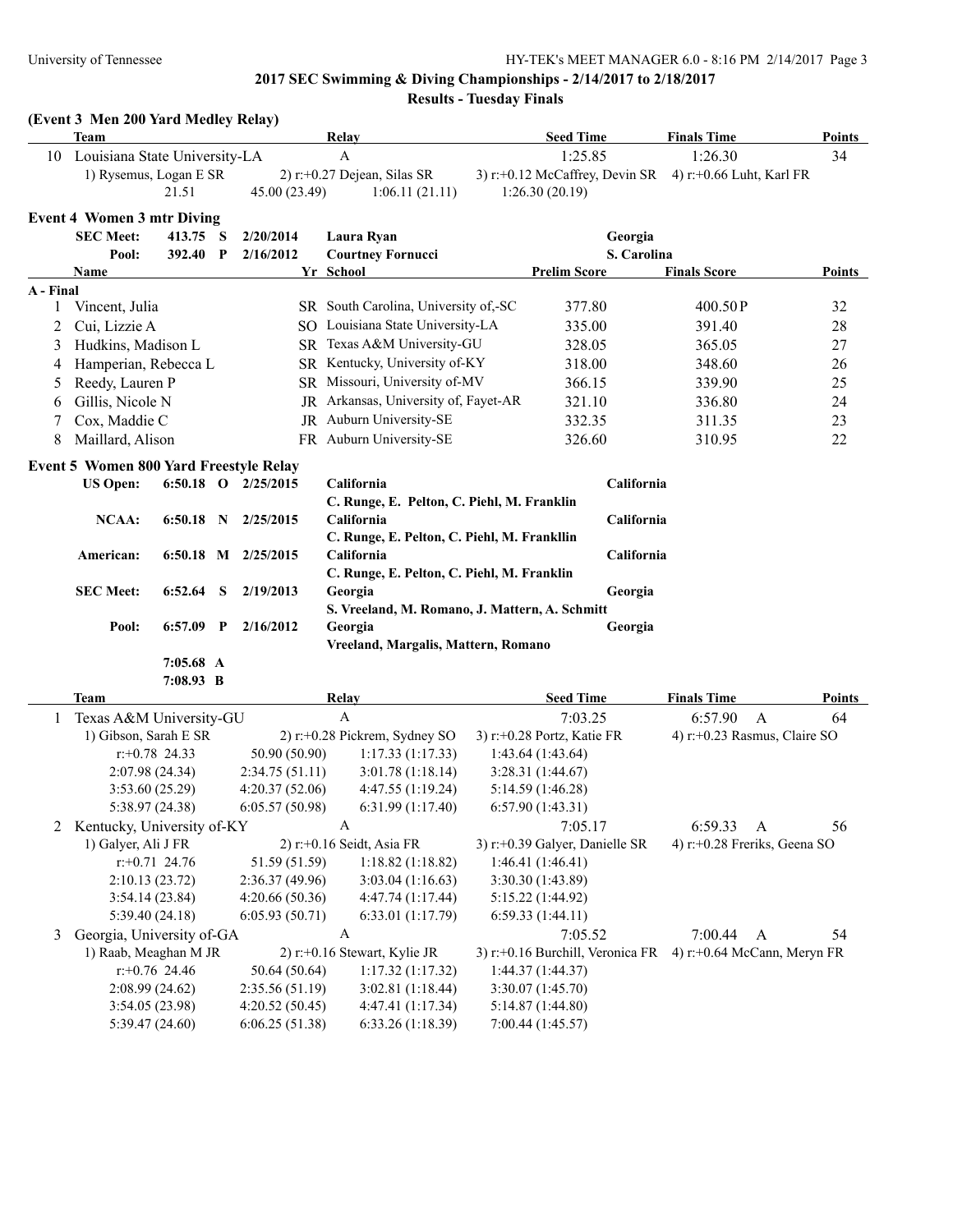## **2017 SEC Swimming & Diving Championships - 2/14/2017 to 2/18/2017**

**Results - Tuesday Finals**

## **(Event 5 Women 800 Yard Freestyle Relay)**

|    | <b>Team</b>                       |                  | Relay                          | <b>Seed Time</b>                                         | <b>Finals Time</b>        | <b>Points</b>                  |
|----|-----------------------------------|------------------|--------------------------------|----------------------------------------------------------|---------------------------|--------------------------------|
| 4  | Missouri, University of-MV        |                  | $\mathbf{A}$                   | 7:07.24                                                  | 7:04.22                   | $\mathbf{A}$<br>52             |
|    | 1) Metzger-Seymour, Erin M JR     |                  | 2) r:+0.30 Zubar, Kira JR      | 3) r:+0.30 Brady, Sharli JR                              |                           | 4) r:+0.29 Hayden, Rachel JR   |
|    | $r: +0.61$ 24.65                  | 51.46 (51.46)    | 1:18.90(1:18.90)               | 1:46.69 (1:46.69)                                        |                           |                                |
|    | 2:11.64 (24.95)                   | 2:38.49 (51.80)  | 3:05.94(1:19.25)               | 3:33.18 (1:46.49)                                        |                           |                                |
|    | 3:57.72 (24.54)                   | 4:24.32(51.14)   | 4:51.21(1:18.03)               | 5:18.53 (1:45.35)                                        |                           |                                |
|    | 5:42.97 (24.44)                   | 6:09.69(51.16)   | 6:37.01(1:18.48)               | 7:04.22(1:45.69)                                         |                           |                                |
| 5  | Auburn University-SE              |                  | A                              | 7:15.99                                                  | 7:04.29                   | 50<br>A                        |
|    | 1) Falconer, Erin E SO            |                  | 2) r:+0.34 Tetzloff, Alyssa SO | 3) r:+0.19 Thatcher, Zoe JR                              |                           | 4) r:+0.40 Merritt, Jessica FR |
|    | $r$ :+0.60 24.61                  | 51.35 (51.35)    | 1:18.11(1:18.11)               | 1:45.02(1:45.02)                                         |                           |                                |
|    | 2:08.70(23.68)                    | 2:35.55(50.53)   | 3:03.60 (1:18.58)              | 3:31.73 (1:46.71)                                        |                           |                                |
|    | 3:56.06(24.33)                    | 4:22.77(51.04)   | 4:50.17(1:18.44)               | 5:17.67 (1:45.94)                                        |                           |                                |
|    | 5:42.00(24.33)                    | 6:08.76(51.09)   | 6:36.41(1:18.74)               | 7:04.29 (1:46.62)                                        |                           |                                |
| 6  | Tennessee, University of, Knox-S  |                  | $\boldsymbol{A}$               | 7:14.29                                                  | 7:05.48                   | $\mathbf{A}$<br>48             |
|    | 1) Small, Meghan N FR             |                  | 2) r:+0.10 Brown, Erika FR     | 3) r:+0.75 Callahan, Colleen SR                          |                           | 4) r:+0.27 Bohon, Micah JR     |
|    | $r: +0.78$ 24.31                  | 50.77 (50.77)    | 1:17.61(1:17.61)               | 1:44.48 (1:44.48)                                        |                           |                                |
|    | 2:08.99 (24.51)                   | 2:36.24 (51.76)  | 3:03.82 (1:19.34)              | 3:31.96 (1:47.48)                                        |                           |                                |
|    | 3:55.83(23.87)                    | 4:22.97(51.01)   | 4:50.78(1:18.82)               | 5:18.78 (1:46.82)                                        |                           |                                |
|    | 5:43.37 (24.59)                   | 6:10.86(52.08)   | 6:38.40 (1:19.62)              | 7:05.48 (1:46.70)                                        |                           |                                |
|    | 7 Louisiana State University-LA   |                  | $\mathbf{A}$                   | 7:12.98                                                  | 7:06.21                   | B<br>46                        |
|    | 1) Troskot, Leah B SR             |                  | 2) r:+0.39 Dabney, Devon SR    | 3) r:+0.26 Weber, Sophie SR                              |                           | 4) r:+0.09 Kopcso, Kara SR     |
|    | $r$ : +0.61 24.11                 | 50.61 (50.61)    | 1:17.97(1:17.97)               | 1:45.81 (1:45.81)                                        |                           |                                |
|    | 2:10.70 (24.89)                   | 2:37.71 (51.90)  | 3:04.89 (1:19.08)              | 3:32.04 (1:46.23)                                        |                           |                                |
|    | 3:56.98 (24.94)                   | 4:24.18(52.14)   | 4:52.03 (1:19.99)              | 5:20.53 (1:48.49)                                        |                           |                                |
|    | 5:44.49 (23.96)                   | 6:11.65(51.12)   | 6:39.05(1:18.52)               |                                                          |                           |                                |
|    |                                   |                  | A                              | 7:06.21(1:45.68)                                         |                           |                                |
| 8  | Florida, University of-FL         |                  |                                | 7:13.20                                                  | 7:06.87                   | B<br>44                        |
|    | 1) Maughan, Amelia B JR<br>24.86  |                  |                                | 2) r:+0.32 Dambacher, Kelsey FR 3) r:NRT Katz, Taylor SR | 4) r:NRT Fertel, Kelly FR |                                |
|    |                                   | 51.61 (51.61)    | 1:19.13(1:19.13)               | 1:46.33(1:46.33)                                         |                           |                                |
|    | 2:10.47(24.14)                    | 2:37.53(51.20)   | 3:04.79(1:18.46)               | 3:32.23 (1:45.90)                                        |                           |                                |
|    | 3:45.99 (13.76)                   | 4:23.63(51.40)   | 4:51.12(1:18.89)               | 5:19.56 (1:47.33)                                        |                           |                                |
|    | 5:43.55 (23.99)                   | 6:10.32(50.76)   | 6:38.03(1:18.47)               | 7:06.87 (1:47.31)                                        |                           |                                |
| 9  | South Carolina, University of,-SC |                  | $\boldsymbol{A}$               | 7:16.50                                                  | 7:07.52                   | B<br>40                        |
|    | 1) Barksdale, Emma A SO           |                  | 2) r:+0.18 Merritt, Heather JR | 3) r:NRT Cornell, Emily FR                               |                           | 4) r:NRT Lingmann, Edith FR    |
|    | $r.+0.74$ 24.68                   | 51.51 (51.51)    | 1:18.99(1:18.99)               | 1:46.13(1:46.13)                                         |                           |                                |
|    | 1:59.19(13.06)                    | 3:04.94(1:18.81) | 3:32.43 (1:46.30)              | 3:57.77(2:11.64)                                         |                           |                                |
|    | 4:25.35 (27.58)                   | 4:52.57(54.80)   | 5:20.21(1:22.44)               |                                                          |                           |                                |
|    | 5:44.85()                         | 6:11.66()        | 6:39.02()                      | 7:07.52()                                                |                           |                                |
| 10 | Arkansas, University of, Fayet-Al |                  | A                              | 7:16.30                                                  | 7:10.12                   | 34                             |
|    | 1) Macias, Ayumi FR               |                  | 2) r:+0.01 Tatlow, Chelsea JR  | 3) r:NRT Lister, Aiden SR                                |                           | 4) r:NRT Garrison, Jessie JR   |
|    | $r+0.63$ 25.13                    | 52.05 (52.05)    | 1:19.84(1:19.84)               | 1:47.90 (1:47.90)                                        |                           |                                |
|    | 2:38.62 (50.72)                   | 3:06.22(1:18.32) | 3:34.06(1:46.16)               | 3:59.06(2:11.16)                                         |                           |                                |
|    | 4:26.42(27.36)                    | 4:54.28(55.22)   | 5:22.32(1:23.26)               |                                                          |                           |                                |
|    | 5:47.31()                         | 6:14.56()        | 6:42.07()                      | 7:10.12()                                                |                           |                                |
| 11 | Alabama, University of-SE         |                  | A                              | 7:17.63                                                  | 7:11.24                   | 32                             |
|    | 1) Nonnenberg, Mia M JR           |                  | 2) r:+0.15 Tomley, Temarie JR  | 3) r:NRT Brown, Cameron FR                               | 4) r:NRT Bruun, Line FR   |                                |
|    | $r: +0.60$ 25.91                  | 52.58 (52.58)    | 1:19.90(1:19.90)               | 1:47.89 (1:47.89)                                        |                           |                                |
|    | 2:38.66 (50.77)                   | 3:06.57(1:18.68) | 3:35.22(1:47.33)               | 4:00.01 (2:12.12)                                        |                           |                                |
|    | 4:27.08(27.07)                    | 4:54.94 (54.93)  | 5:22.66 (1:22.65)              |                                                          |                           |                                |
|    | 5:48.04()                         | 6:15.64()        | 6:43.37()                      | 7:11.24()                                                |                           |                                |
|    | Vanderbilt University-SE          |                  | A                              | 7:30.75                                                  | <b>DQ</b>                 |                                |
|    | 1) Hamilton, Paige E FR           |                  | 2) r:+0.17 Bencic, Carrie SR   | 3) r:-0.01 Peacock, Saleh FR                             |                           | 4) r:NRT Brown, Summer JR      |
|    | $r$ : +0.68 25.38                 | 53.64 (53.64)    | 1:22.52(1:22.52)               | 1:51.55(1:51.55)                                         |                           |                                |
|    | 2:16.86 (25.31)                   | 2:45.09(53.54)   | 3:13.75(1:22.20)               | 4:08.27 (2:16.72)                                        |                           |                                |
|    | 4:36.85 (28.58)                   | 5:05.27(57.00)   |                                | 5:33.62 (1:25.35)                                        |                           |                                |
|    | 5:59.03(25.41)                    | 6:27.51(53.89)   | 6:56.41 (1:22.79)              | DQ (1:51.75)                                             |                           |                                |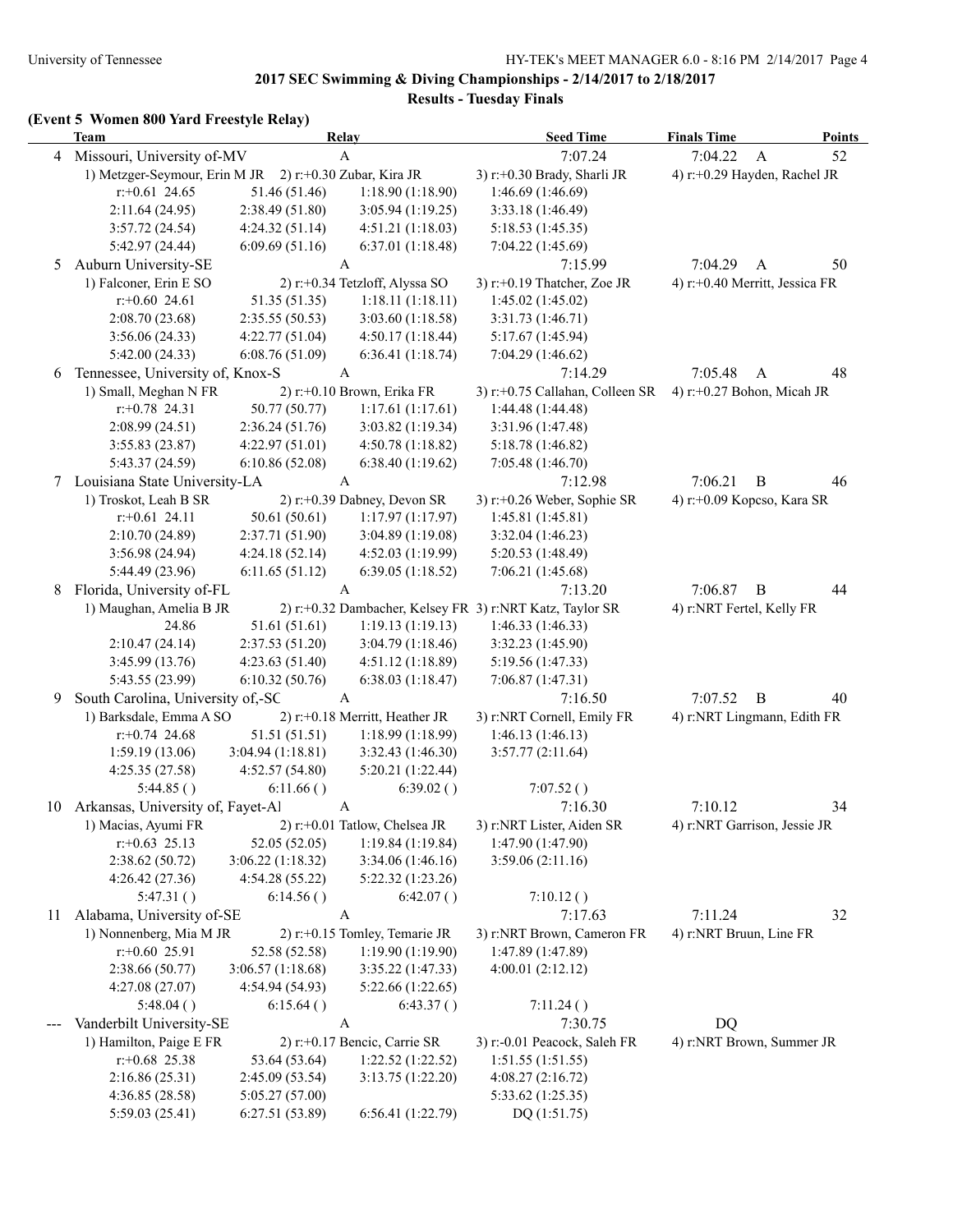# **2017 SEC Swimming & Diving Championships - 2/14/2017 to 2/18/2017**

# **Results - Tuesday Finals**

| Event 6 Men 800 Yard Freestyle Relay |             |             |            |                                                |                  |
|--------------------------------------|-------------|-------------|------------|------------------------------------------------|------------------|
| <b>US Open:</b>                      | 6:08.03     | $\mathbf 0$ | 3/23/2016  | <b>Texas</b>                                   | <b>Texas</b>     |
|                                      |             |             |            | J. Conger, T. Haas, C. Smith, J. Schooling     |                  |
| $NCAA$ :                             | 6:08.03     | N           | 3/23/2016  | <b>Texas</b>                                   | <b>Texas</b>     |
|                                      |             |             |            | J. Conger, T. Haas, C. Smith, J. Schooling     |                  |
| American:                            | $6:10.16$ M |             | 3/27/2009  | <b>Texas</b>                                   | <b>Texas</b>     |
|                                      |             |             |            | D. Walters, R. Berens, S. Jostes, M. Klueh     |                  |
| <b>SEC Meet:</b>                     | 6:12.85     | -8          | 2/17/2015  | <b>Florida</b>                                 | <b>Florida</b>   |
|                                      |             |             |            | P. Werner, N. Alexiou, M. D'Arrigo, D. Wallace |                  |
| Pool:                                | 6:19.01     | P           | 11/19/2008 | <b>Tennessee</b>                               | <b>Tennessee</b> |
|                                      |             |             |            | Morrell, Christy, Thirwell, Persson            |                  |
|                                      | 6:20.67 A   |             |            |                                                |                  |

|   | 6:24.50 B                           |                 |                                 |                                  |                                 |               |
|---|-------------------------------------|-----------------|---------------------------------|----------------------------------|---------------------------------|---------------|
|   | <b>Team</b>                         |                 | Relay                           | <b>Seed Time</b>                 | <b>Finals Time</b>              | <b>Points</b> |
| 1 | Florida, University of-FL           |                 | $\mathbf{A}$                    | 6:21.88                          | 6:12.18S A                      | 64            |
|   | 1) Baqlah, Khader FR                |                 | 2) r:+0.22 Rooney, Maxime FR    | 3) r:+0.32 D'Arrigo, Mitch SR    | 4) r:+0.61 Szaranek, Mark JR    |               |
|   | $r: +0.68$ 22.38                    | 46.10(46.10)    | 1:09.93(1:09.93)                | 1:33.86 (1:33.86)                |                                 |               |
|   | 1:54.69(20.83)                      | 2:17.72(43.86)  | 2:41.08 (1:07.22)               | 3:05.40(1:31.54)                 |                                 |               |
|   | 3:26.80(21.40)                      | 3:50.46(45.06)  | 4:14.90(1:09.50)                | 4:39.51(1:34.11)                 |                                 |               |
|   | 5:00.65(21.14)                      | 5:23.76 (44.25) | 5:47.71 (1:08.20)               | 6:12.18(1:32.67)                 |                                 |               |
| 2 | Auburn University-SE                |                 | A                               | 6:27.94                          | 6:16.78P A                      | 56            |
|   | 1) Morris, Hugo JR                  |                 | 2) r:+0.04 Darmody, Kyle SR     | 3) r:+0.29 Apple, Zach SO        | 4) r:+0.13 Patching, Joe SR     |               |
|   | $r: +0.62$ 22.35                    | 46.68 (46.68)   | 1:10.93(1:10.93)                | 1:35.03(1:35.03)                 |                                 |               |
|   | 1:56.02(20.99)                      | 2:19.83(44.80)  | 2:44.30 (1:09.27)               | 3:09.08 (1:34.05)                |                                 |               |
|   | 3:30.77(21.69)                      | 3:54.51(45.43)  | 4:18.57(1:09.49)                | 4:42.82 (1:33.74)                |                                 |               |
|   | 5:03.71 (20.89)                     | 5:27.82(45.00)  | 5:52.26(1:09.44)                | 6:16.78 (1:33.96)                |                                 |               |
| 3 | Georgia, University of-GA           |                 | $\mathbf{A}$                    | 6:18.31                          | 6:17.17P A                      | 54            |
|   | 1) Litherland, Jay Y JR             |                 | 2) r:+0.53 Kalisz, Chase SR     | 3) r:+0.20 Clark, Pace SR        | 4) r:+0.00 Bentz, Gunnar JR     |               |
|   | $r: +0.58$ 22.35                    | 46.49 (46.49)   | 1:09.92(1:09.92)                | 1:33.83(1:33.83)                 |                                 |               |
|   | 1:55.29(21.46)                      | 2:18.76 (44.93) | 2:43.12 (1:09.29)               | 3:07.80 (1:33.97)                |                                 |               |
|   | 3:29.72 (21.92)                     | 3:53.82(46.02)  | 4:18.55(1:10.75)                | 4:43.45 (1:35.65)                |                                 |               |
|   | 5:04.94(21.49)                      | 5:28.71 (45.26) | 5:53.10(1:09.65)                | 6:17.17(1:33.72)                 |                                 |               |
|   | 4 South Carolina, University of,-SC |                 | $\boldsymbol{A}$                | 6:33.20                          | 6:20.45<br>$\mathbf{A}$         | 52            |
|   | 1) Mahmoud, Akaram A JR             |                 | 2) $r$ :+0.26 Peribonio, Tom JR | 3) $r$ : +0.19 Minuth, Fynn SO   | 4) r:+0.36 Bekemeyer, Cody SO   |               |
|   | $r: +0.87$ 22.48                    | 46.92 (46.92)   | 1:11.34(1:11.34)                | 1:35.41(1:35.41)                 |                                 |               |
|   | 1:56.90(21.49)                      | 2:20.88(45.47)  | 2:45.45(1:10.04)                | 3:10.03(1:34.62)                 |                                 |               |
|   | 3:31.47(21.44)                      | 3:54.97(44.94)  | 4:19.17 (1:09.14)               | 4:43.50 (1:33.47)                |                                 |               |
|   | 5:05.34(21.84)                      | 5:30.04(46.54)  | 5:55.30(1:11.80)                | 6:20.45(1:36.95)                 |                                 |               |
| 5 | Alabama, University of-SE           |                 | A                               | 6:24.13                          | 6:22.41<br>$\bf{B}$             | 50            |
|   | 1) Reid, Christopher P JR           |                 | $2)$ r:+0.20 Gray, Alex SR      | 3) $r$ : +0.15 Adams, Matthew JR | 4) r:+0.38 Howard, Robert SO    |               |
|   | $r: +0.74$ 21.76                    | 45.33 (45.33)   | 1:09.78 (1:09.78)               | 1:34.82 (1:34.82)                |                                 |               |
|   | 1:56.27(21.45)                      | 2:20.53(45.71)  | 2:45.41(1:10.59)                | 3:10.60(1:35.78)                 |                                 |               |
|   | 3:31.42(20.82)                      | 3:55.34(44.74)  | 4:20.45 (1:09.85)               | 4:46.55 (1:35.95)                |                                 |               |
|   | 5:08.34(21.79)                      | 5:32.77(46.22)  | 5:57.53 (1:10.98)               | 6:22.41(1:35.86)                 |                                 |               |
|   | 6 Kentucky, University of-KY        |                 | A                               | 6:35.31                          | 6:23.51<br>B                    | 48            |
|   | 1) Gunn, Sean M SR                  |                 | $2)$ r:+0.30 Jones, Isaac JR    | $3)$ r:+0.21 Brown, Glen FR      | 4) $r$ : +0.42 Higgins, Kyle SR |               |
|   | $r: +0.69$ 22.44                    | 46.62 (46.62)   | 1:11.33(1:11.33)                | 1:36.18 (1:36.18)                |                                 |               |
|   | 1:58.13(21.95)                      | 2:22.31(46.13)  | 2:47.00 (1:10.82)               | 3:11.43(1:35.25)                 |                                 |               |
|   | 3:33.48(22.05)                      | 3:57.93(46.50)  | 4:23.03(1:11.60)                | 4:47.62 (1:36.19)                |                                 |               |
|   | 5:09.98 (22.36)                     | 5:34.47 (46.85) | 5:58.74 (1:11.12)               | 6:23.51 (1:35.89)                |                                 |               |